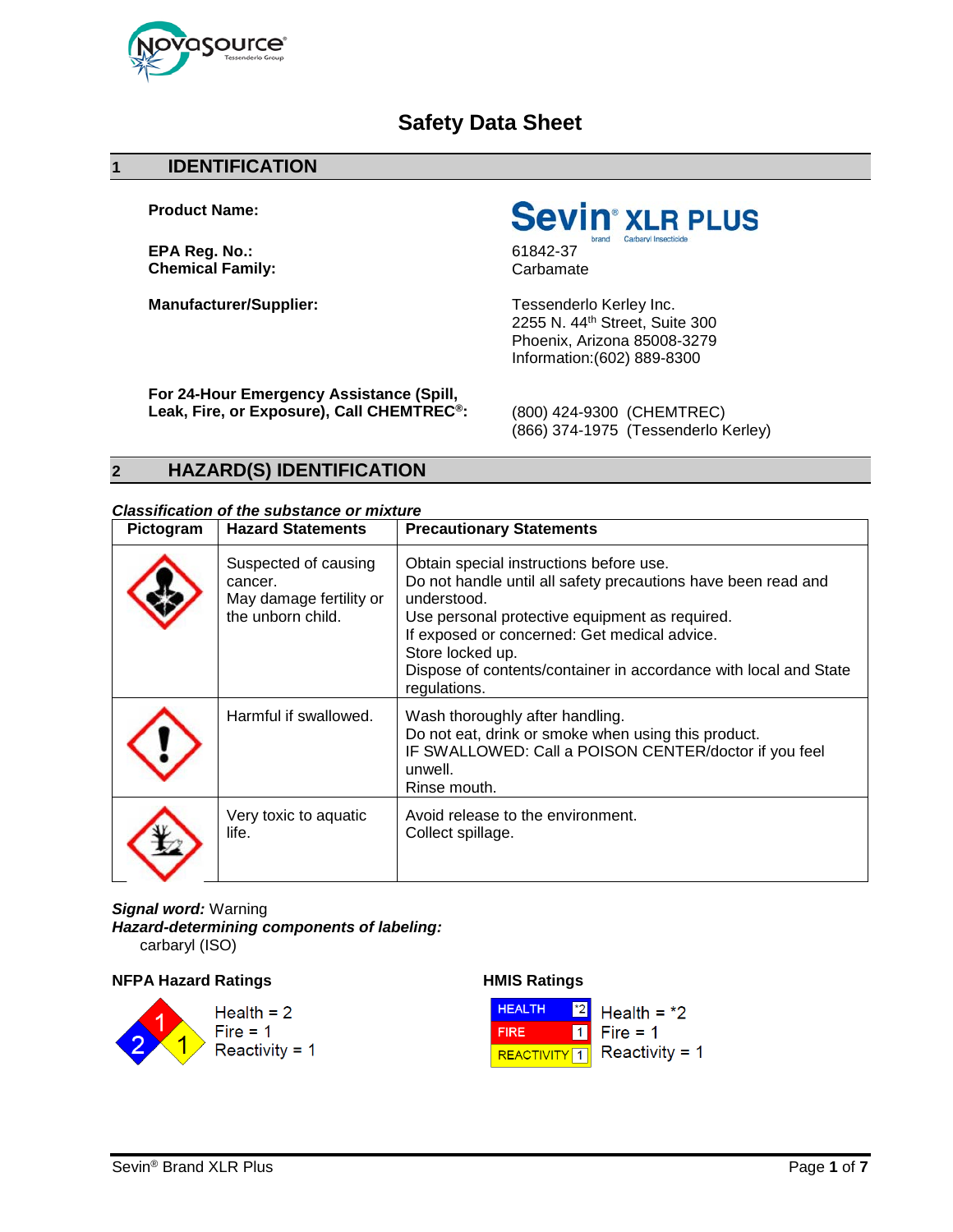

# **3 COMPOSITION/INFORMATION ON INGREDIENTS**

**Chemical Characterization: Mixture**

**Description:** Mixture of the substance(s) listed below with nonhazardous additions.

| Propylene glycol (1,2-Propanediol) | <b>Active Ingredient:</b> | <b>Component</b>                      | <b>CAS No.</b> | % by Weight |
|------------------------------------|---------------------------|---------------------------------------|----------------|-------------|
| 57-55-6                            |                           | Carbaryl (1-naphthyl methyl carbamate | 63-25-2        | 44.1        |

### **4 FIRST AID MEASURES**

#### *Description of first aid measures*

#### **General information:**

Have the product container or label with you when calling a poison control center or doctor, or going for treatment. For medical emergencies involving this product, call toll free 1-866-374-1975. See Label for Additional Precautions and Directions for Use.

**IF SWALLOWED:** Call a poison control center or doctor immediately for treatment advice. Have person sip a glass of water if able to swallow. Do not induce vomiting unless told to do so by the poison control center or doctor. Do not give anything by mouth to an unconscious person.

**IF ON SKIN OR CLOTHING:** Take off contaminated clothing. Rinse skin immediately with plenty of water for 15-20 minutes. Call a poison control center or doctor for treatment advice.

**IF INHALED:** Move person to fresh air. If person is not breathing, call 911 or an ambulance, then give artificial respiration, preferably mouth-to-mouth, if possible. Call a poison control center or doctor for further treatment advice.

**IF IN EYES:** Hold eye open and rinse slowly and gently with water for 15-20 minutes. Remove contact lenses, if present, after the first 5 minutes, then continue rinsing eye. Call a poison control center or doctor for treatment advice.

**NOTE TO PHYSICIAN:** Carbaryl contains an N-methyl carbamate that inhibits cholinesterase. Drugs like 2- Pam (pyridine-2-aldoxime methiodide) are not recommended. To aid in the confirmation of diagnosis, urine samples should be obtained within 24 hours of exposure and immediately frozen. Analysis will be arranged by Tessenderlo Kerley, Inc. Consultation on therapy can be obtained at all hours by calling the appropriate emergency number 1-866-374-1975 (U.S.A.)

# **5 FIRE FIGHTING MEASURES**

#### *Extinguishing media*

#### **Suitable extinguishing agents:**

CO2, extinguishing powder or water spray. Fight larger fires with water spray. **Special hazards arising from the substance or mixture**

Keep containers/storage vessels in fire area cooled with water spray In case of fire, the following can be released: Nitrogen oxides (NOx)

Carbon dioxide

*Advice for firefighters*

### **Protective equipment:**

Fire-fighters should wear appropriate protective equipment and self-contained breathing apparatus (SCBA) with a full face piece operated in positive pressure mode.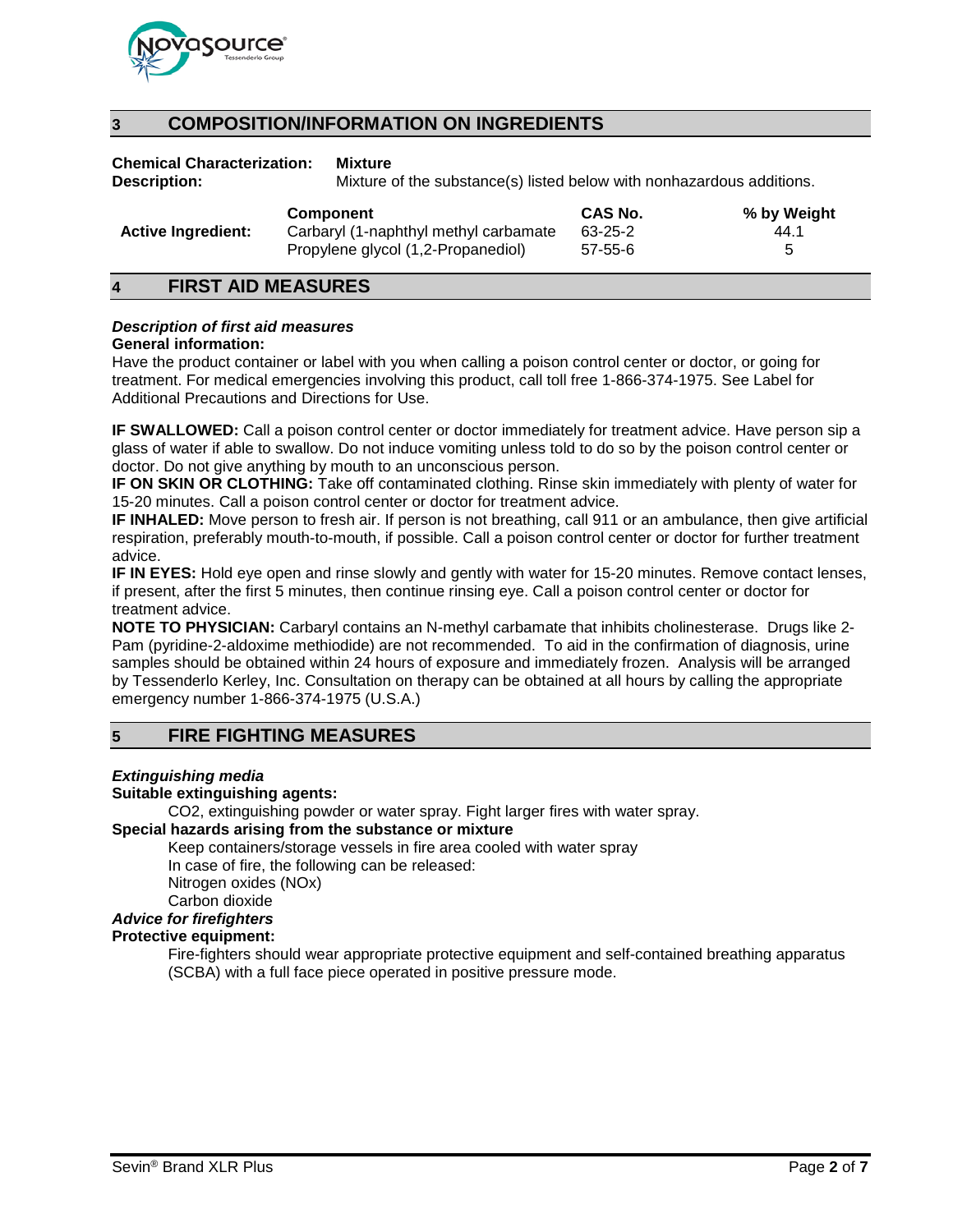

# **6 ACCIDENTAL RELEASE MEASURES**

#### **Personal precautions, protective equipment and emergency procedures**

Not required.

Uncontrolled release should be responded to by trained personnel using pre-planned procedures. Evacuate area. Evacuate personnel to a safe area.

Keep people at a distance and stay upwind.

#### **Environmental precautions:**

Inform respective authorities in case of seepage into water course or sewage system.

Dilute with plenty of water.

Do not allow to enter sewers/ surface or ground water.

#### **Methods and material for containment and cleaning up:**

Absorb with liquid-binding material (i.e. sand, diatomite, acid binders, universal binders, sawdust). Dispose contaminated material as waste according to section 13.

Ensure adequate ventilation.

# **7 HANDLING and STORAGE**

#### **Precautions for safe handling**

Ensure good ventilation/exhaustion at the workplace.

Avoid prolonged or repeated exposure.

Personnel must refer to the Product Label and Directions For Use attached to the product for agricultural use requirements in accordance with the EPA Worker Protection Standard.

#### **Information about protection against explosions and fires:**

Keep protective respiratory device available.

#### **Conditions for safe storage, including any incompatibilities**

Store unused SEVIN® brand XLR Carbaryl Insecticide in original container only, in cool, dry area out of reach of children and animals. Do not store in areas where temperatures frequently exceed 100° F. If container is damaged, before cleaning up, put on Personal Protective Equipment.

### **8 EXPOSURE CONTROLS/PERSONAL PROTECTION**

#### *Control parameters*

#### **Components with occupational exposure limits:**

|          | CAS No. | <b>ACGIH</b><br><b>TWA/STEL</b> | <b>NIOSH</b><br><b>REL</b> | OSHA<br><b>TWA</b><br>PEL |
|----------|---------|---------------------------------|----------------------------|---------------------------|
| Carbarvl | 63-25-2 | ა mg/m <sup>3</sup>             | mq/m <sup>3</sup>          | ა mg/m <sup>3</sup>       |

#### **Additional information:**

Personnel who handle this product in its end-use application should use this product only in accordance with its pesticide labeling and with the "Worker Protection Standard", 40 CFR 170.

#### *Exposure controls*

#### **Personal protective equipment:**

#### **General protective and hygienic measures:**

Keep away from foodstuffs, beverages and feed.

Immediately remove all soiled and contaminated clothing.

Wash hands before breaks and at the end of work.

Store protective clothing separately.

#### **Breathing equipment:**

A NIOSH-approved dust/mist filtering respirator with NIOSH/MSHA approval number prefix TC-21C or a NIOSH-approved respirator with any N, R, P or HE filter.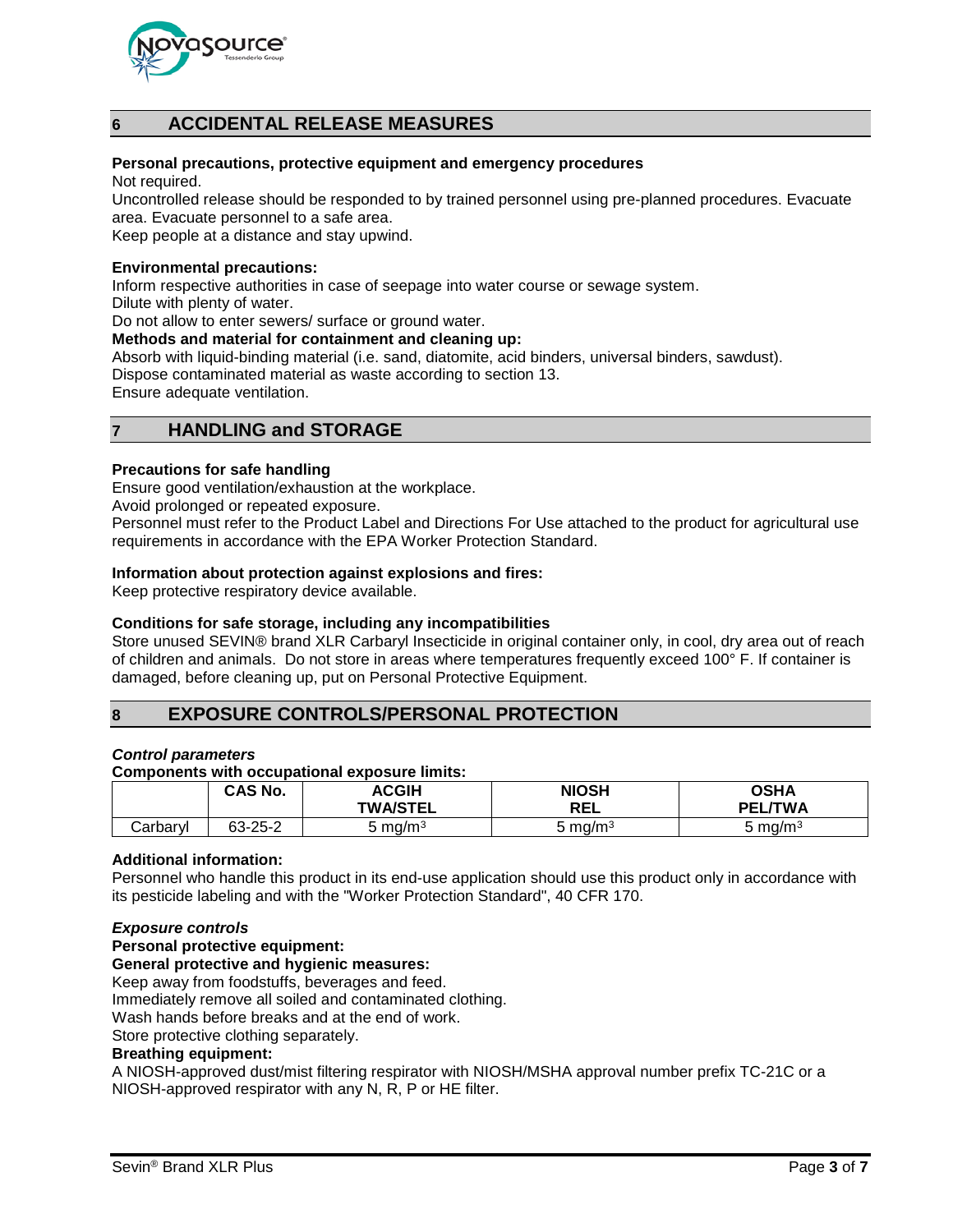

# **8 EXPOSURE CONTROLS/PERSONAL PROTECTION** *(continued)*

#### *Protection of hands:*



Protective gloves

The glove material has to be impermeable and resistant to the product.

**Material of gloves**

Butyl rubber, BR Natural rubber, NR Nitrile rubber, NBR

Neoprene gloves

#### **Penetration time of glove material**

The exact break-through time has to be determined and observed by the manufacturer of the protective gloves.

#### **Eye protection:**

Tightly sealed goggles Face protection

#### **Body protection:**

Wear long-sleeved shirt and long pants, waterproof shoes and socks. Wash contaminated clothing before reuse.

# **9 PHYSICAL and CHEMICAL PROPERTIES**

| Appearance<br>Odor<br>pH @ 20°C (68°F)<br><b>Melting/Freezing Point</b><br><b>Boiling Point</b><br><b>Flash Point</b><br><b>Evaporation Rate</b><br><b>Upper/Lower Flammability</b> | White to beige liquid suspension<br>Weak phenolic<br>$4.0 - 5.0$<br>$-4^{\circ}C(25^{\circ}F)$<br>Not determined<br>$> 100 °C$ ( $> 212 °F$ )<br>Not determined |
|-------------------------------------------------------------------------------------------------------------------------------------------------------------------------------------|-----------------------------------------------------------------------------------------------------------------------------------------------------------------|
| or Explosive Limits                                                                                                                                                                 | Not determined                                                                                                                                                  |
| Vapor Pressure @ 20 °C (68 °F)                                                                                                                                                      | Not determined                                                                                                                                                  |
| Vapor Density @ 20 °C (68 °F)                                                                                                                                                       | Not determined                                                                                                                                                  |
| <b>Relative Density</b>                                                                                                                                                             | Not determined                                                                                                                                                  |
| <b>Bulk Density</b>                                                                                                                                                                 | 1.09 $g/cm^3$ (9.1 lbs/gal)                                                                                                                                     |
| <b>Solubility (in Water)</b>                                                                                                                                                        | Miscible                                                                                                                                                        |
| <b>Partition Coefficient: n-octanol/water</b>                                                                                                                                       | Not determined                                                                                                                                                  |
| <b>Auto-ignition temperature</b>                                                                                                                                                    | Product is not self-igniting                                                                                                                                    |
| <b>Decomposition temperature</b>                                                                                                                                                    | $175 - 190^{\circ}$ C (347 – 374°F) (exothermic<br>decomposition)                                                                                               |

#### **Viscosity** 500 – 700 mPa.s at 25<sup>°</sup>C

### **10 STABILITY and REACTIVITY**

| <b>Reactivity</b>                       | N/A                                                                                        |
|-----------------------------------------|--------------------------------------------------------------------------------------------|
| <b>Chemical stability</b>               | This is a stable material under normal temperature and                                     |
|                                         | storage conditions.                                                                        |
| Possibility of hazardous reactions      | Will not occur                                                                             |
| <b>Conditions to avoid</b>              | Heat, flame and ignition sources.                                                          |
| Incompatible materials                  | Strong acids; bases                                                                        |
| <b>Hazardous decomposition products</b> | Carbon oxides, Nitrogen oxides, Methyl iso-cyanate (trace: no<br>adverse effects expected) |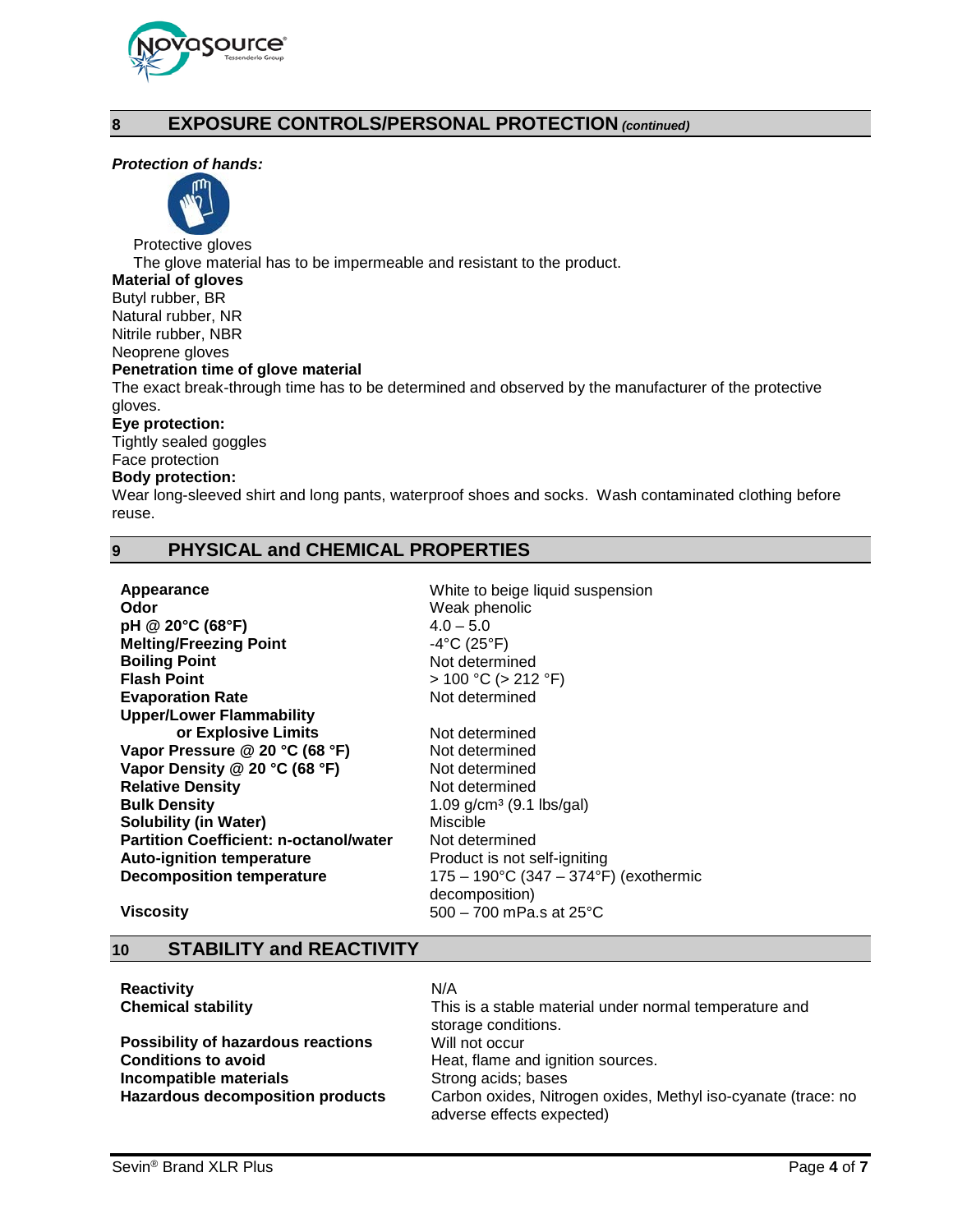

# **11 TOXICOLOGICAL INFORMATION**

#### *Acute toxicity:*

| $LD/LC_{50}$ values relevant for classification: |                                                                                                                                                                                                                                                                                                                        |                                                                            |  |
|--------------------------------------------------|------------------------------------------------------------------------------------------------------------------------------------------------------------------------------------------------------------------------------------------------------------------------------------------------------------------------|----------------------------------------------------------------------------|--|
| Oral                                             | Rat LD <sub>50</sub>                                                                                                                                                                                                                                                                                                   | 699 mg/kg                                                                  |  |
| Dermal                                           | Rabbit LD <sub>50</sub> :                                                                                                                                                                                                                                                                                              | >4,000                                                                     |  |
| <b>Inhalation</b>                                | Rat LC <sub>50</sub> :                                                                                                                                                                                                                                                                                                 | 3.84 mg/l (4 hr exposure)                                                  |  |
| <b>Primary irritant effect:</b><br>on the skin   |                                                                                                                                                                                                                                                                                                                        |                                                                            |  |
| Mild irritant effect                             |                                                                                                                                                                                                                                                                                                                        |                                                                            |  |
| on the eye<br>Mild irritant effect               |                                                                                                                                                                                                                                                                                                                        |                                                                            |  |
| <b>Reproductive and</b>                          |                                                                                                                                                                                                                                                                                                                        |                                                                            |  |
| <b>Developmental Toxicity</b>                    | Carbaryl was not a reproductive toxicant in a 2-generation study in rats.<br>Carbaryl was not a primary developmental toxicant in rats and rabbits.<br>Developmental effects were observed in both species but were considered<br>secondary to maternal toxicity                                                       |                                                                            |  |
| <b>Neurotoxicity</b>                             | Carbaryl caused transient neurobehavioral effects (e.g., tremors) related to<br>cholinergic toxicity without correlating neuropathological changes in acute<br>and sub chronic neurotoxicity studies in rats. Carbaryl did not cause<br>developmental neurotoxic effects in offspring in a 1-generation study in rats. |                                                                            |  |
| <b>Mutagenicity</b>                              | evidence in a battery of in-vitro and vivo tests.                                                                                                                                                                                                                                                                      | Carbaryl poses only a slight mutagenic risk based on the overall weight of |  |

#### *Additional toxicological information:*

Reversible cholinesterase inhibition occurred in chronic toxicity studies in rats and dogs. The principle organs affected in rats from long term exposure to high doses of Carbaryl include the urinary bladder, thyroid, kidneys and liver. Carbaryl has been shown to cause tumor in lab animals in lifetime feeding studies

#### *Carcinogenic categories*

| <b>IARC (International Agency for Research on Cancer)</b>        |
|------------------------------------------------------------------|
| NTP (National Toxicology Program)                                |
| <b>OSHA-Ca (Occupational Safety &amp; Health Administration)</b> |

Carbaryl; overall evaluation: 3 None of the ingredients is listed. None of the ingredients is listed.

# **12 ECOLOGICAL INFORMATION**

# **AQUATIC TOXICITY**<br>96 hour LC<sub>50</sub>

Rainbow trout: 3.3 mg/l 48 hour EC<sub>50</sub> **Daphnia magna:** 0.0164 mg/l

#### This information is based on the active ingredient: **AVIAN TOXICOLOGY**

| IAN TUAIGULUUT              |                |              |
|-----------------------------|----------------|--------------|
| Acute Oral LC <sub>50</sub> | Bobwhite quail | >5,000 mg/kg |
| Oral $LC_{50}$              | Mallard duck   | >5.000       |

#### *Additional ecological information:*

Water hazard class 3 (Self-assessment): extremely hazardous for water Do not allow product to reach ground water, water course or sewage system, even in small quantities. Dangerous to drinking water if even extremely small quantities leak into the ground. Poisonous for fish and plankton in water bodies.

Very toxic for aquatic organisms

Highly toxic to bees. Do not apply this product or allow it to drift to blooming crops or weeds if bees are visiting the treatment area.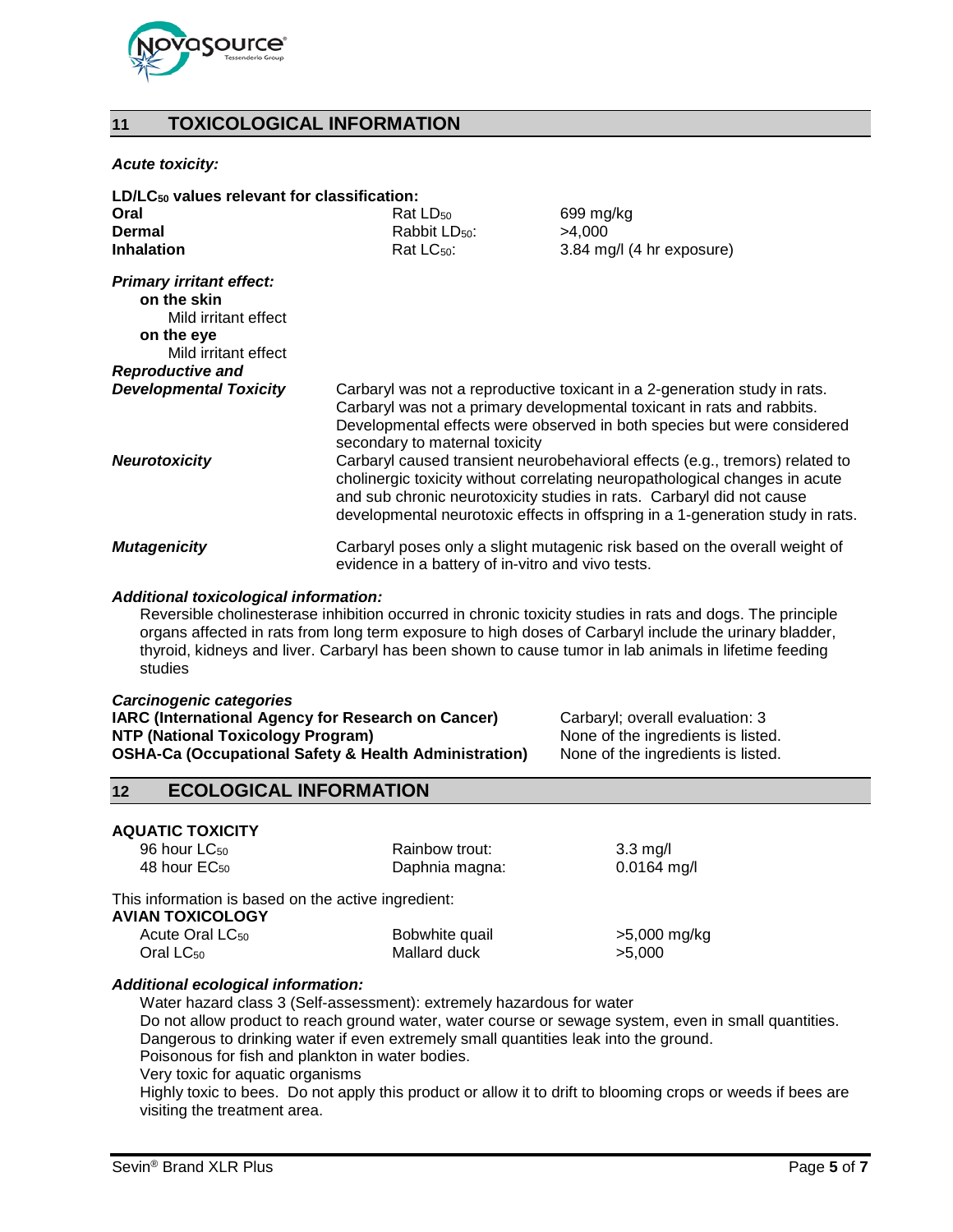

# **13 DISPOSAL CONSIDERATIONS**

**PESTICIDE DISPOSAL:** Wastes resulting from the use of this product must be disposed of on site or at an approved waste disposal facility.

**CONTAINER DISPOSAL:** Non-refillable container. Do not reuse or refill this container. Triple rinse or pressure rinse container (or equivalent) promptly after emptying.

Triple rinse as follows: Empty the remaining contents into application equipment or a mix tank and drain for 10 seconds after the flow begins to drip. Fill the container  $\frac{1}{4}$  full with water and recap. Shake for 10 seconds. Pour rinsate into application equipment or a mix tank or store rinsate for later use or disposal. Drain for 10 seconds after the flow begins to drip. Repeat this procedure two more times.

Pressure rinse as follows: Empty the remaining contents into application equipment or a mix tank and continue to drain for 10 seconds after the flow begins to drip. Hold container upside down over application equipment or mix tank or collect rinsate for later use or disposal. Insert pressure rinsing nozzle in the side of the container, and rinse at about 40 PSI for at least 30 seconds. Drain for 10 seconds after the flow begins to drip.

Offer for recycling, if available. If not recycled, then puncture and dispose of in a sanitary landfill or by incineration, or, if allowed by State and local authorities, by burning. If burned, stay out of smoke.

# **14 TRANSPORT INFORMATION**

*UN Number:*

DOT, ADR, IMDG, IATA UN3082 *UN Proper shipping name:*

*Transport hazard class(es)/Label(s):* DOT, ADR, IMDG, IATA



DOT **Environmentally hazardous substances, liquid,** Environmentally hazardous substances, liquid, n.o.s. ADR UN3082 Environmentally hazardous substances, liquid, n.o.s. IMDG ENVIRONMENTALLY HAZARDOUS SUBSTANCE, LIQUID, N.O.S., MARINE POLLUTANT IATA Environmentally hazardous substances, liquid, n.o.s.

9 Miscellaneous dangerous substances and articles

*Packing group:* DOT, ADR, IMDG, IATA III *Environmental hazards:* **Marine pollutant:**<br> **Special marking (ADR, IMDG):** Symbol (fish and tree) **Special marking (ADR, IMDG):** Symbol (fish and tree) Symbol (fish and tree) symbol (fish and tree) symbol (fish a<br>**F-A,S-F** and tree (fish and tree) symbol (fish and tree) symbol (fish and tree) symbol (fish and tree) sym **EMS Number:** *Transport in bulk according to Annex II of MARPOL73/78 and the IBC Code:* Not applicable

**Transport/Additional information:** In accordance with 49 CFR 171.4(c), non-bulk packagings (*max capacity of 119 gal (450 L) or less for liquids or 882 lbs (400 kg) or less for solids)* transported by motor vehicle, rail car or aircraft are excepted from all Marine Pollutants regulations in 49 CFR and therefore treated as non-hazardous material. All bulk shipments or any shipment transported partially or entirely by vessel are treated as regulated Marine Pollutants and are shipped according to the requirements listed above.